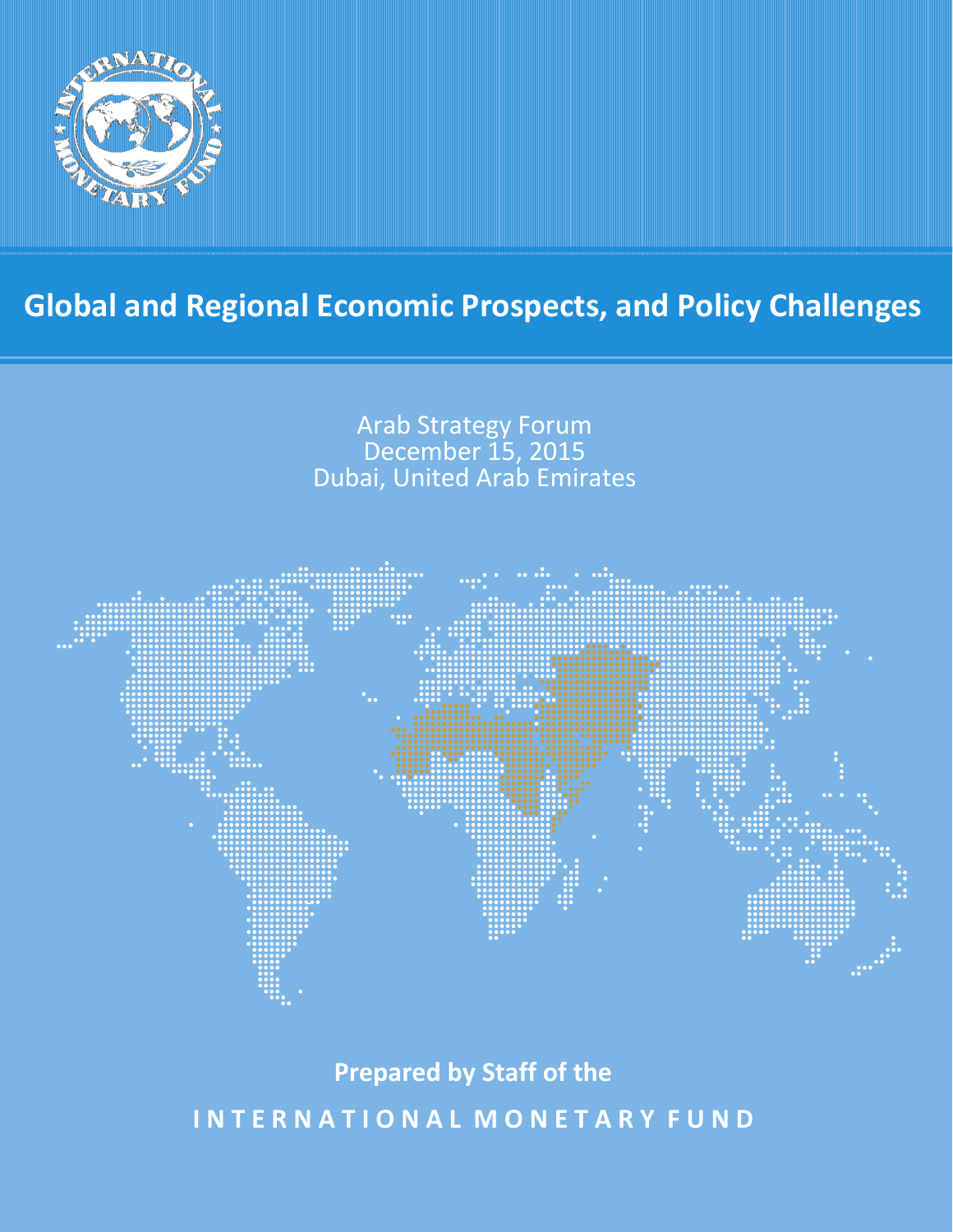

# **ARAB STRATEGY FORUM**

December 15, 2015

**GLOBAL AND REGIONAL ECONOMIC PROSPECTS, AND POLICY CHALLENGES**

### **INTRODUCTION**

The current global landscape is characterized by several important transitions—the expected shift in U.S. monetary policy, China's shift to a new growth model, and the move to lower global oil prices. In many ways these transitions are healthy and necessary, yet they are also raising uncertainty and are requiring policymakers to upgrade policies to navigate them successfully.

These global transitions pose significant challenges for Arab countries. Low oil prices, in particular, are taking a toll on fiscal and external balances in oil exporters, raising the need for deeper and more sustained fiscal adjustment, and making a diversified private sector all the more urgent. Oil importers have benefited from cheaper oil. The challenge now is how to channel these savings toward productive, growth-enhancing spending while continuing to rebuild policy buffers for any future adverse shocks, including possible spillovers through lower remittances from oil exporters. Across the Arab world, extensive structural reforms that promote job creation and inclusive growth remain a vital priority.

China's growth rebalancing could impact Arab countries to the extent that it translates into higher than envisaged financial market volatility and/or further declines in commodity prices. The effects could be exacerbated by geopolitical uncertainties arising from complex conflicts in Iraq, Libya, Syria, and Yemen, which are weighing heavily on confidence across the region. Last but not least, U.S. monetary normalization could affect Arab economies through increased external borrowing costs as well as possibly increased global financial market volatility.

The next section describes the outlook for the world economy, highlighting the risks surrounding the outlook and policies that could foster a strong and durable recover y. Section III focuses on the economies in the Arab region and discusses key policy challenges going forward. Section IV concludes.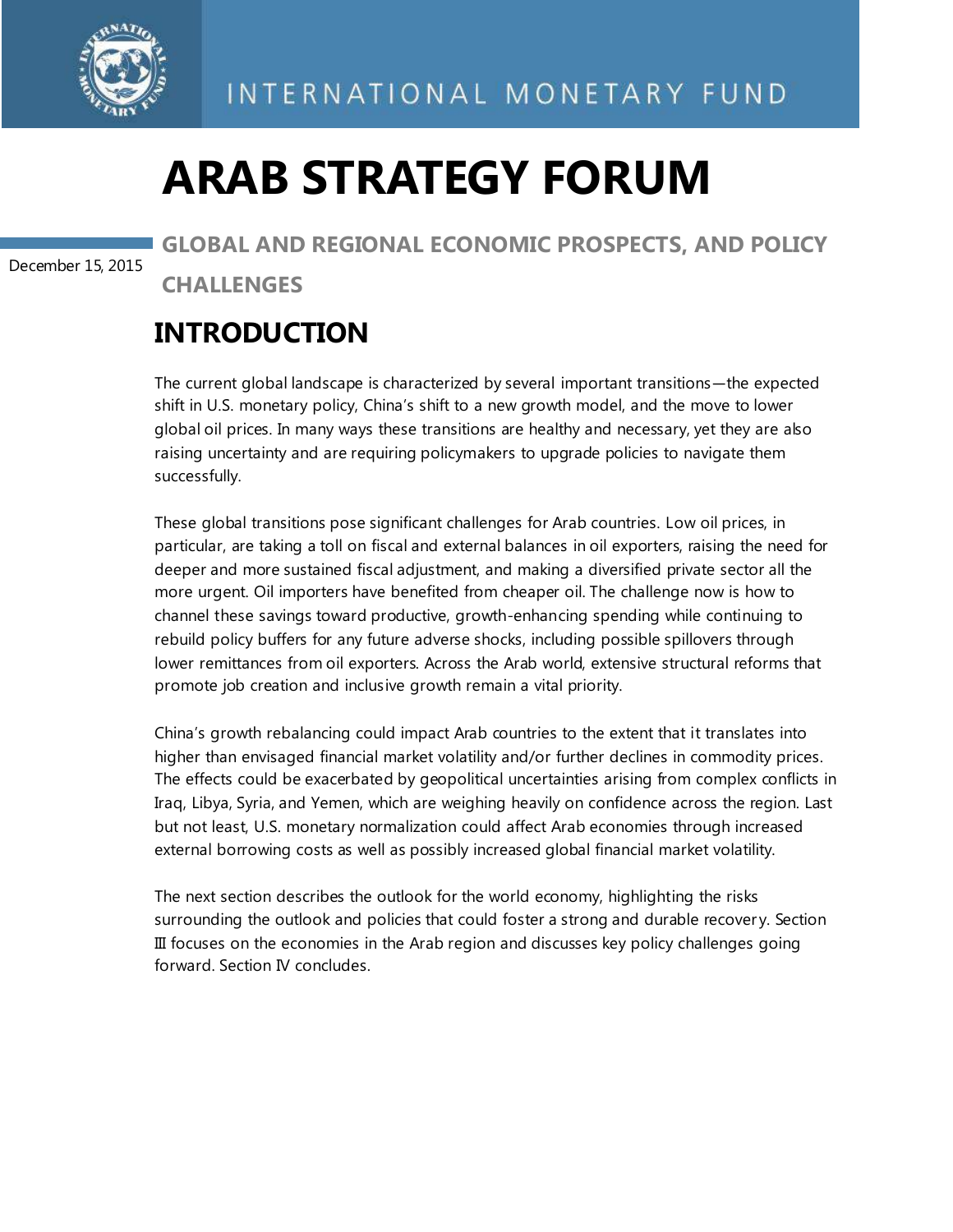Approved By: **Masood Ahmed**

Prepared by staff of the International Monetary Fund.

### **CONTENTS**

| A. Arab Oil Exporters 6. 2008 100 2009 100 2009 100 2009 100 2009 100 2009 100 2009 100 2009 100 2009 100 200                                                                                                                 |  |
|-------------------------------------------------------------------------------------------------------------------------------------------------------------------------------------------------------------------------------|--|
|                                                                                                                                                                                                                               |  |
| CONCLUDING REMARKS 12                                                                                                                                                                                                         |  |
| <b>BOX</b>                                                                                                                                                                                                                    |  |
| The Lifting of Sanctions in Iran 2008 and 2009 and 2009 and 2010 and 2010 and 2010 and 2010 and 2010 and 2010 and 2010 and 2010 and 2010 and 2010 and 2010 and 2010 and 2010 and 2010 and 2010 and 2010 and 2010 and 2010 and |  |
| <b>FIGURES</b>                                                                                                                                                                                                                |  |
| 1. Commodity Prices, Emerging Market Assets and Financial Volatility Indicators ___________________ 5                                                                                                                         |  |
|                                                                                                                                                                                                                               |  |
|                                                                                                                                                                                                                               |  |
|                                                                                                                                                                                                                               |  |
|                                                                                                                                                                                                                               |  |
|                                                                                                                                                                                                                               |  |
| <b>TABLE</b>                                                                                                                                                                                                                  |  |

| 1. Real GDP Growth |  |
|--------------------|--|
|                    |  |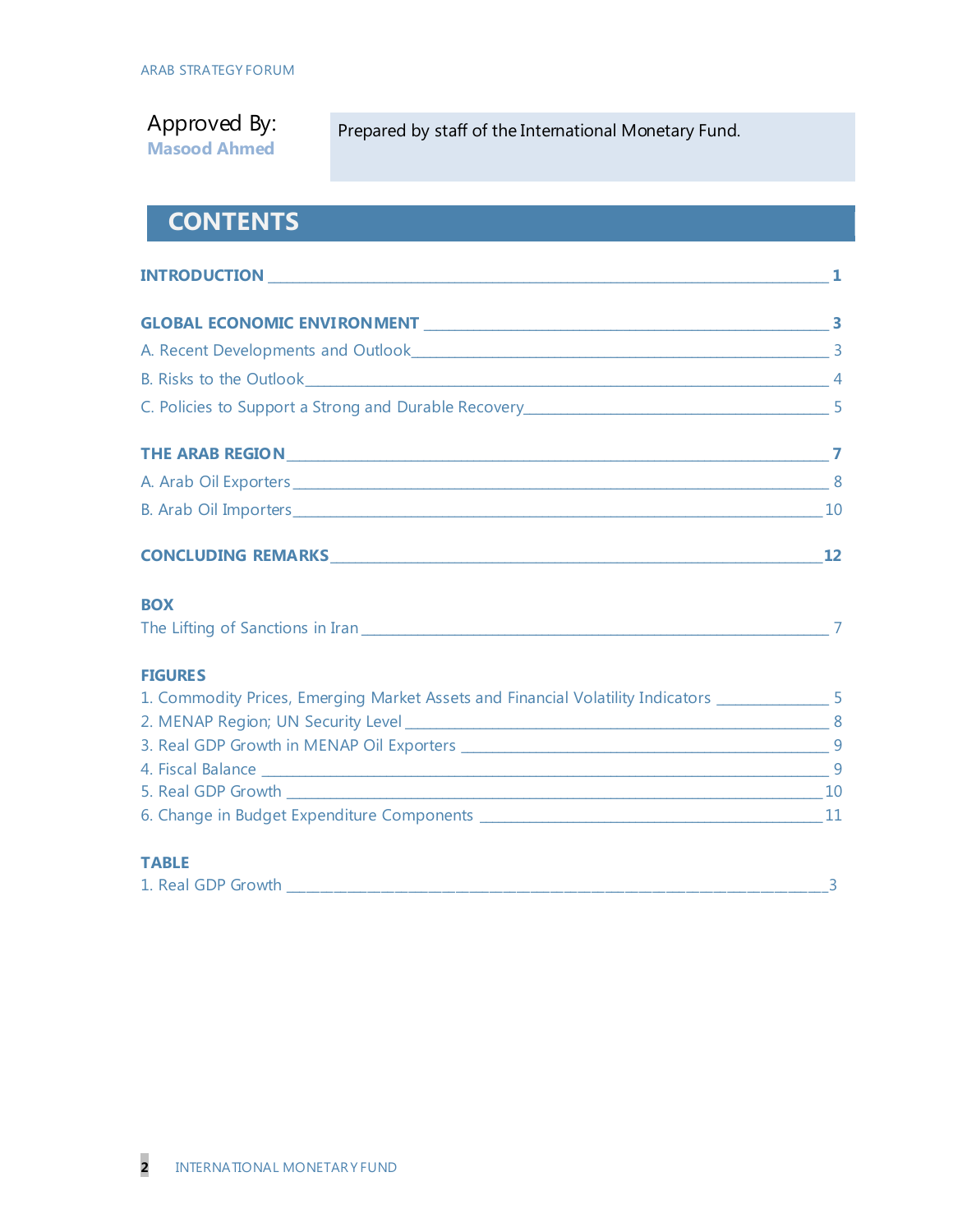### **GLOBAL ECONOMIC ENVIRONMENT**

#### **A. Recent Developments and Outlook**

1. Global economic growth is projected at 3.6 percent in 2016, 0.5 percentage points higher than in 2015 (Table 1), reflecting the continuation of a modest recovery in advanced economies and a rebound in emerging markets. This projection depends on a confluence of favorable factors, including major advanced economies continuing to benefit from supportive monetary conditions and lower commodity prices, and a pickup in emerging markets and developing countries as growth among distressed economies recovers.

| <b>Table 1. Real GDP Growth</b><br>(Percent change) |                |        |                  |        |  |                  |        |  |
|-----------------------------------------------------|----------------|--------|------------------|--------|--|------------------|--------|--|
|                                                     | Year over Year |        |                  |        |  |                  |        |  |
|                                                     |                |        | Projections      |        |  | Deviations       |        |  |
|                                                     |                |        | (from Oct. 2015) |        |  | (from Jul. 2015) |        |  |
|                                                     | 2013           | 2014   | 2015             | 2016   |  | 2015             | 2016   |  |
| World 1/                                            | 3.3            | 3.4    | 3.1              | 3.6    |  | $-0.2$           | $-0.2$ |  |
| <b>Advanced Economies</b>                           | 1.1            | 1.8    | 2.0              | 2.2    |  | $-0.1$           | $-0.2$ |  |
| Euro area                                           | $-0.3$         | 0.9    | 1.5              | 1.6    |  | 0.0              | $-0.1$ |  |
| Emerging market and developing countries 2/         | 5.0            | 4.6    | 4.0              | 4.5    |  | $-0.2$           | $-0.2$ |  |
| Advanced G-20                                       | 1.3            | 1.8    | 2.0              | 2.2    |  | 0.0              | $-0.2$ |  |
| Emerging G-20                                       | 5.6            | 5.2    | 4.5              | 4.7    |  | $-0.1$           | $-0.3$ |  |
| $G-203/$                                            | 3.5            | 3.6    | 3.3              | 3.6    |  | $-0.1$           | $-0.2$ |  |
| Argentina 4/                                        | 2.9            | 0.5    | 0.4              | $-0.7$ |  | 0.3              | $-0.7$ |  |
| Australia                                           | 2.1            | 2.7    | 2.4              | 2.9    |  | 0.1              | 0.0    |  |
| <b>Brazil</b>                                       | 2.7            | 0.1    | $-3.0$           | $-1.0$ |  | $-1.5$           | $-1.7$ |  |
| Canada                                              | 2.0            | 2.4    | 1.0              | 1.7    |  | $-0.5$           | $-0.4$ |  |
| China                                               | 7.7            | 7.3    | 6.8              | 6.3    |  | 0.0              | 0.0    |  |
| France                                              | 0.7            | 0.2    | 1.2              | 1.5    |  | 0.0              | 0.0    |  |
| Germany                                             | 0.4            | 1.6    | 1.5              | 1.6    |  | $-0.1$           | $-0.1$ |  |
| India 5/                                            | 6.9            | 7.3    | 7.3              | 7.5    |  | $-0.2$           | 0.0    |  |
| Indonesia                                           | 5.6            | 5.0    | 4.7              | 5.1    |  | 0.0              | 0.0    |  |
| Italy                                               | $-1.7$         | $-0.4$ | 0.8              | 1.3    |  | 0.1              | 0.1    |  |
| Japan                                               | 1.6            | $-0.1$ | 0.6              | 1.0    |  | $-0.2$           | $-0.2$ |  |
| Korea                                               | 2.9            | 3.3    | 2.7              | 3.2    |  | $-0.2$           | $-0.4$ |  |
| Mexico                                              | 1.4            | 2.1    | 2.3              | 2.8    |  | $-0.1$           | $-0.2$ |  |
| Russia                                              | 1.3            | 0.6    | $-3.8$           | $-0.6$ |  | $-0.4$           | $-0.8$ |  |
| Saudi Arabia                                        | 2.7            | 3.5    | 3.4              | 2.2    |  | 0.6              | $-0.2$ |  |
| South Africa                                        | 2.2            | 1.5    | 1.4              | 1.3    |  | $-0.6$           | $-0.8$ |  |
| Turkey                                              | 4.2            | 2.9    | 3.0              | 2.9    |  | 0.0              | $-0.1$ |  |
| <b>United Kingdom</b>                               | 1.7            | 3.0    | 2.5              | 2.2    |  | 0.1              | 0.0    |  |
| <b>United States</b>                                | 1.5            | 2.4    | 2.6              | 2.8    |  | 0.1              | $-0.2$ |  |
| European Union                                      | 0.2            | 1.5    | 1.9              | 1.9    |  | 0.0              | $-0.1$ |  |

Source: IMF, *World Economic Outlook* October 2015.

1/ The quarterly estimates and projections account for 90 percent of the world purchasing-power-parity weights.

2/ The quarterly estimates and projections account for approximately 80 percent of the emerging market and developing countries. 3/ G-20 aggregations exclude European Union.

provision of data. The Executive Board will review this issue again as per the calendar specified in December 2013 and in line with the procedures set forth in the Fund's legal framework. 4/ The data for Argentina are officially reported data as revised in May 2014. On February 1, 2013, the IMF issued a declaration of censure, and in December 2013 called on Argentina to implement specified actions to address the quality of its official GDP data according to a specified timetable. On June 6, 2014, the Executive Board recognized the implementation of the specified actions it had called for by end-March 2014 and the initial steps taken by the Argentine authorities to remedy the inaccurate

5/ For India, data and forecasts are presented on a fiscal year basis and GDP from 2011 onward is based on GDP at market prices with FY2011/12 as a base year.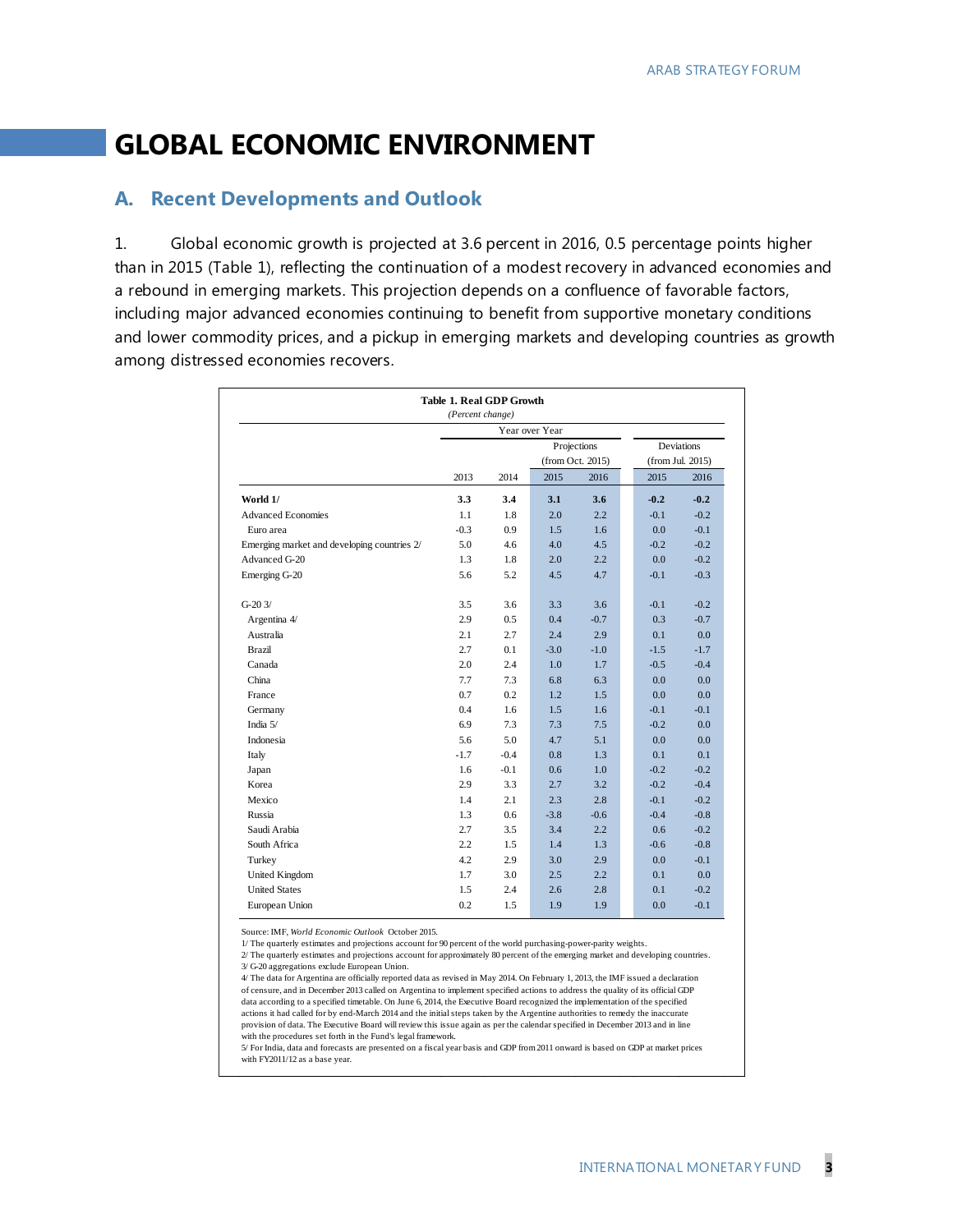#### ARAB STRATEGY FORUM

- In advanced economies, growth is projected to increase modestly. In the United States, growth is supported by lower energy prices (Figure 1, left panel), reduced fiscal drag, strengthened balance sheets, and an improving housing market, with strong domestic demand and a robust labor market offsetting weaker net external demand. The moderate euro area recovery is projected to continue, sustained by lower oil prices, monetary easing, and the euro depreciation. The gradual pickup in growth in Japan reflects support from higher real compensation and higher equity prices due to the Bank of Japan's additional quantitative and qualitative easing, as well as lower oil and commodity prices. Growth is expected to be solid in the United Kingdom. However, the pickup in advanced economies is tempered by lower growth in commodity exporters and advanced Asia.
- In emerging economies, growth will strengthen next year after a decline for the fifth year in a row. Growth in China is expected to moderate as excesses in real estate, credit, and investment continue to unwind. India's growth will benefit from recent policy reforms, a consequent pickup in investment, and lower commodity prices. In Brazil, weak business and consumer confidence, amid difficult political conditions and a much-needed tightening in macroeconomic policy, are expected to weaken domestic demand, with investment declining particularly rapidly. In Russia, economic distress reflects the interaction of falling oil prices and international sanctions with pre-existing structural weaknesses. Emerging-economy growth is projected to rebound in 2016, mostly reflecting a smaller recession or an improvement in the conditions of countries in economic distress and/or conflict (such as Brazil, Russia, and some countries in Latin America and the Middle East). Strong domestic demand in India should also be a positive factor in 2016.

#### **B. Risks to the Outlook**

2. Downside risks remain elevated, particularly for emerging economies. These include: negative spillovers from China's growth transition; further falls in commodity prices; adverse funding challenges related to dollar appreciation and tighter global financing conditions; and capital flow reversals. Any of these could substantially weaken the recovery, particularly in emerging and developing countries. Moreover, after repeated markdowns of potential output performance in recent years, risks of stagnation and of protracted sub-par global growth remain.

- China's rebalancing is generating large spillovers that could be disruptive abroad, notwithstanding the country's sizable buffers. Either a moderate slowdown or a harder landing over the medium term could produce sizable spillovers via slower global trade, a further weakening of commodity prices, and effects on confidence. Lower commodity prices hurt commodity exporters and help importers, but if lower prices also lead to financial stress and broader contagion among commodity exporters, this could negatively affect commodity importers.
- The normalization of monetary policy in the United States could increase financial market volatility and lead to disruptive asset price shifts (Figure 1, center panel), possibly accompanied by capital flow reversals in emerging economies (Figure 1, right panel). Long-term interest rate term premiums are historically low in some important advanced-economy bond markets, and a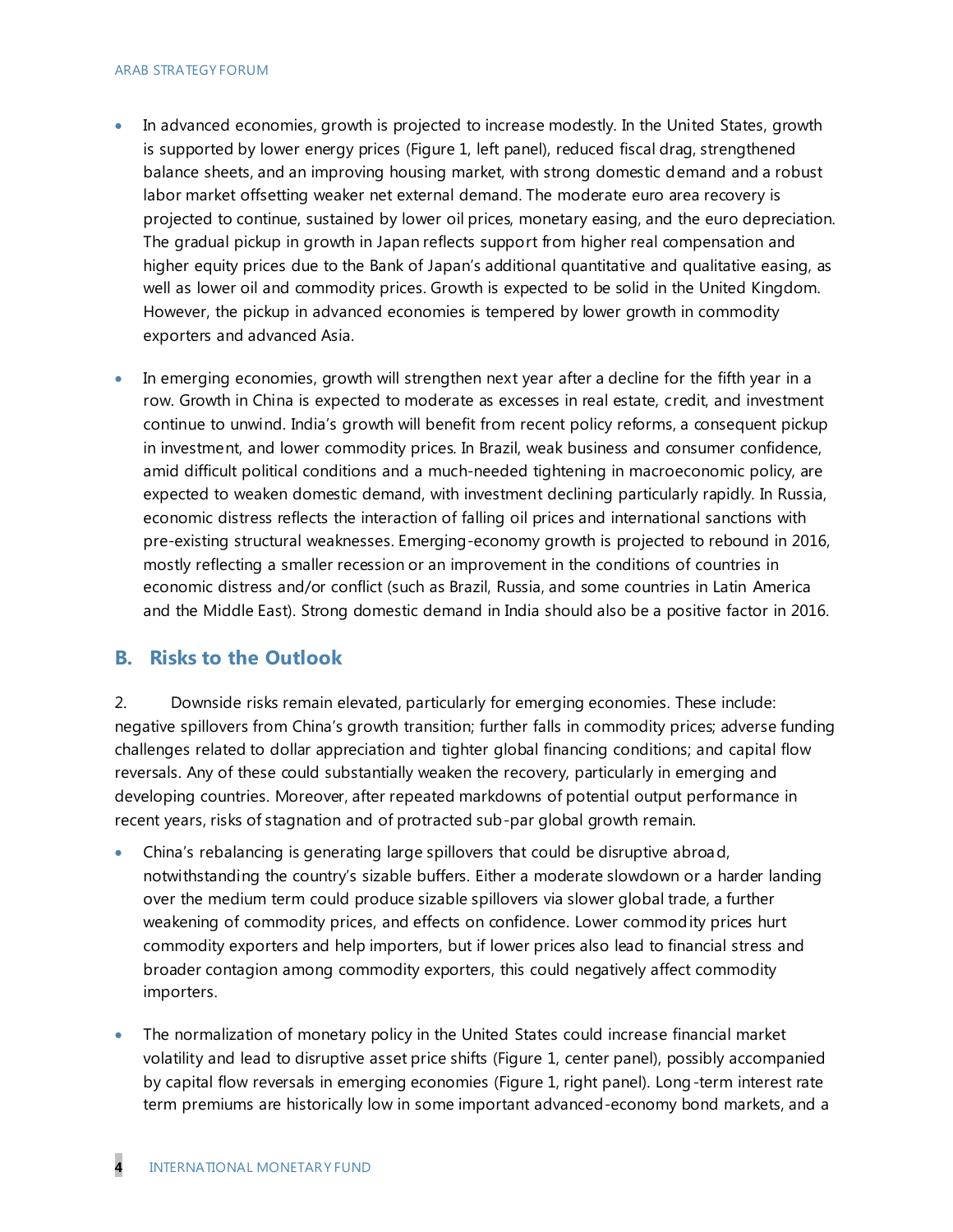sharp decompression of those premiums could disrupt emerging-economy bond asset markets, which are already volatile due to commodity-price declines and uncertainty over China's growth prospects.

- Potential output could turn out lower than expected in both advanced and emerging economies. In particular, productive capacity could be held back by more protracted weakness in investment, reflecting crisis legacies in advanced economies and structural constraints and less favorable external conditions for investment in emerging economies.
- The risk of secular stagnation for advanced economies remains relevant in light of broadly depressed investment levels, crisis legacies, and uncertainty about future potential growth.
- Geopolitical tensions and associated spillovers need to be carefully managed. Risks, stemming from ongoing events in Russia/Ukraine, the Middle East and West Africa, and the Paris attacks, could generate spillovers through disruptions in trade and financial transactions, as well as increased fiscal costs associated with enhanced security. International migration has also become a pressing economic issue for both host and home countries, especially in light of the ongoing refugee crisis.



#### **C. Policies to Support a Strong and Durable Recovery**

3. To secure a strong and durable recovery, raising both actual and potential output through a combination of demand support and structural reforms remains a key policy objective. In many advanced economies, accommodative monetary policies remain essential given the still sizable output gaps and low inflation. With nominal policy rates still at, or close to, the zero lower bound in many economies, monetary policy must remain accommodative, including through unconventional measures, to reduce risks to activity from low inflation and prolonged weak demand. This should be accompanied by efforts to strengthen balance sheets and credit supply, and by active macroprudential measures that address financial stability risks. In the United States, the main near term policy question is the appropriate timing and pace of monetary policy normalization, with an effective communication strategy remaining essential given the environment of higher financial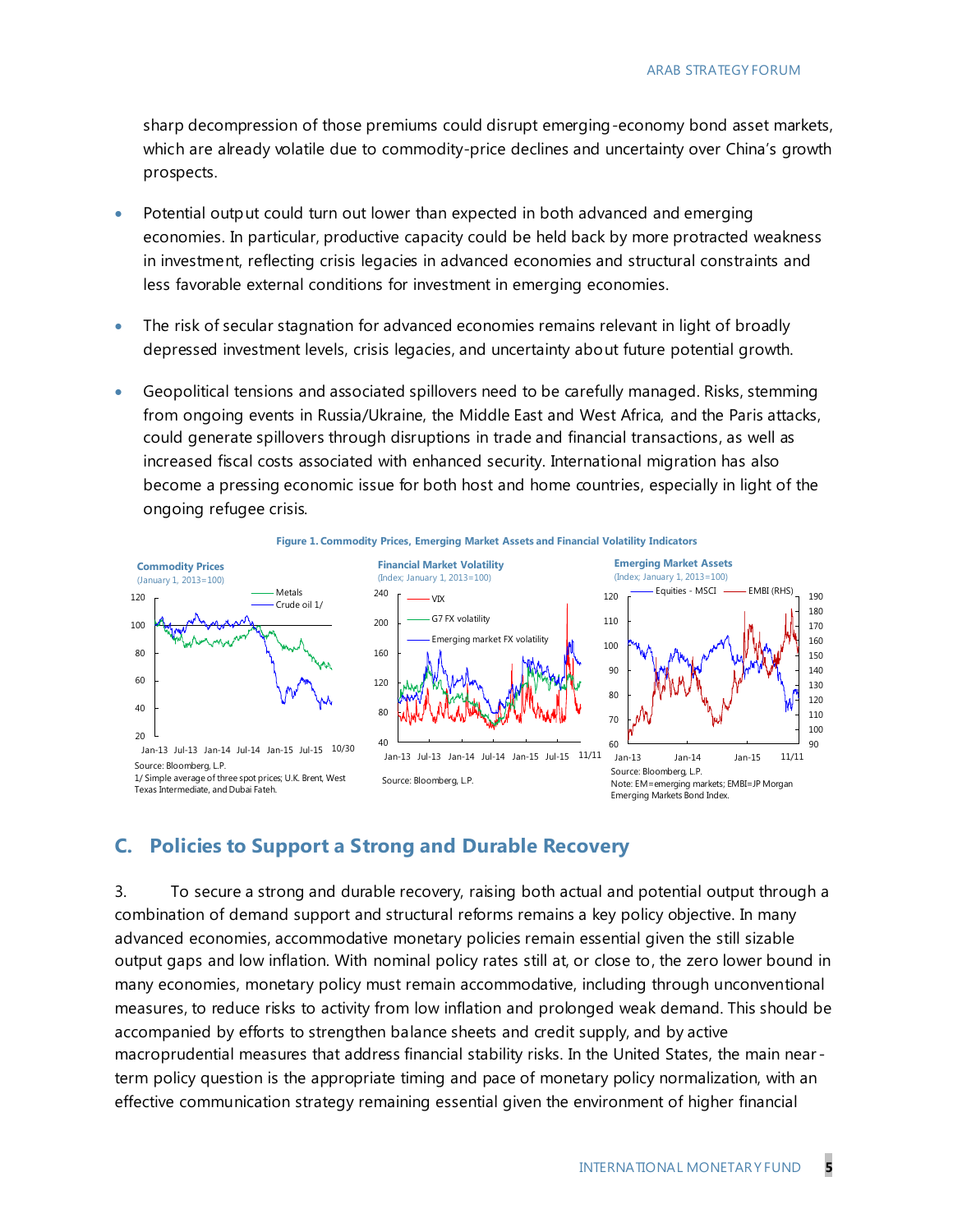market volatility. In the euro area, a strong commitment to fully implement the ECB's asset purchase program, and adjust it if needed, will help meet the region's price stability objective. This requires measures to strengthen bank balance sheets and thereby improve monetary policy transmission and credit market conditions. In Japan, monetary authorities should stand ready for further easing, and move to a more forecast-oriented communication strategy. This would increase the transparency of its price assessments and signal its commitment to the inflation target.

4. Similarly, fiscal policy should be more supportive where conditions allow, even as credible plans to reduce public debt ratios over the longer run are put in place. Public debt levels are at historic highs; managing them in a low-growth environment will be more challenging once interest rates normalize. Fiscal consolidation should remain growth friendly and be anchored in credible medium-term plans supported by well-designed fiscal frameworks. It should also protect the most vulnerable. In the United States, the priority remains to agree on a medium-term fiscal consolidation plan to prepare for rising aging-related costs, including higher tax revenue. In the euro area, countries should adhere to their commitments under EU fiscal rules and, where feasible, encourage growth through much-needed public infrastructure investment and structural reforms. In Japan, the announced medium-term fiscal consolidation plan provides a useful anchor for guiding fiscal policy. The aim should be to put debt on a downward path, based on realistic assumptions and identifying specific revenue and expenditure measures.

5. Emerging market economies need to strike an appropriate balance between fostering growth and managing vulnerabilities. While higher foreign exchange reserves and generally stronger policy frameworks leave emerging economies better positioned to manage external shocks, they face a number of challenges and trade-offs. In many net commodity importers, the scope for policy easing has declined as a number of central banks have already reduced interest rates over the past year. In commodity exporters, it will be important to plan for fiscal adjustment. Also, where feasible, exchange rate flexibility can be exploited to mitigate shocks. In China, the challenge is to avoid a sharp growth slowdown in the transition, reduce vulnerabilities from excess leverage after the credit and investment boom, and strengthen the role of market forces in the economy, including in the foreign exchange market. The international community should support China's efforts to reform and rebalance its economy, to give market mechanisms a more decisive role, to eliminate distortions, and to strengthen governance and institutions. A successful transition will benefit global growth and reduce tail risk.

6. Other policies to bolster resilience and boost potential output at the global level include the design and implementation of structural reforms in both advanced economies and emerging markets. Also, advanced economies should strengthen regulation and supervision of rapidly expanding financial activities outside the banking system, while emerging markets should strengthen their policy frameworks. At the same time, collective efforts to enhance the global safety net and strengthen the resilience of the International Monetary System should be renewed.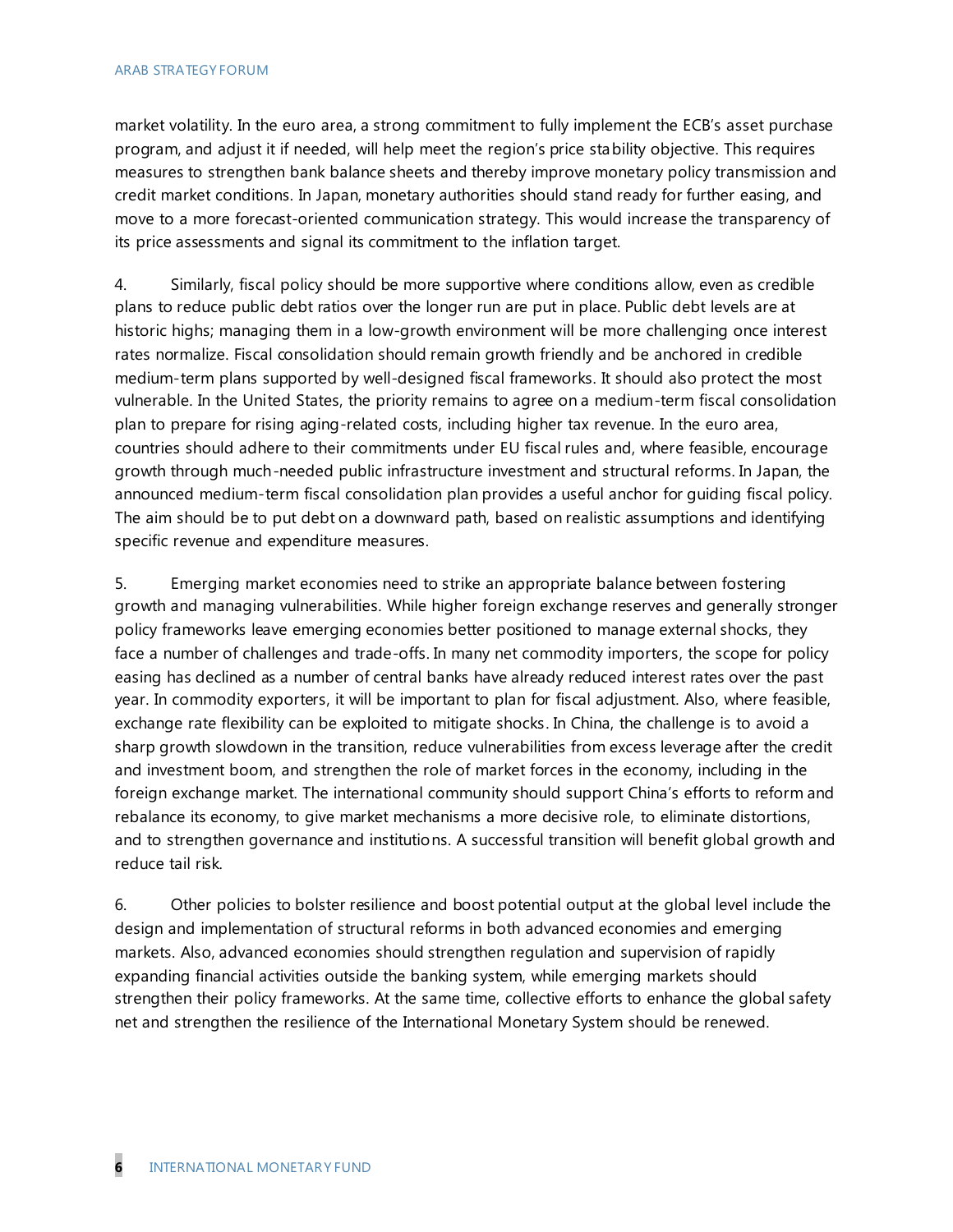## **THE ARAB REGION**<sup>1</sup>

l

7. Among the three transitions defining the global outlook mentioned at the outset, the most important for the Arab region is the slump in oil prices. Oil prices have declined by more than half since the summer of 2014. Strong supply from members of the Organization of the Petroleum Exporting Countries (OPEC) and Russia, prospects arising from the easing of sanctions on the Islamic Republic of Iran (see Box), and relatively small short-run effects on production from reduced investments especially in the United States, support the view that oil prices are likely to remain low for several years.<sup>2</sup> For oil exporters in the Arab region, the slump in oil prices has led to significant export revenue losses and fiscal pressures, which are expected to persist. Oil importing Arab countries, on the other hand, have benefited from lower oil prices, as well as a reduction in vulnerabilities following the recent implementation of important economic reforms.

#### **Box. The Lifting of Sanctions in Iran**

The recent agreement with the P5+1 and the expected lifting of economic sanctions are likely to improve Iran's economic outlook significantly. After two years of recession in 2012–13 followed by a slow recovery, economic growth is projected to rise to almost 4.5 percent in 2016 and over the medium term. A recovery in oil production and exports, projected at 0.6 mbd in 2016 and rising to 1.2 mbd by 2020, is expected to drive economic growth.

On balance, Iran's recovery is expected to have economic spillovers for the rest of the world. Iran's cumulative imports are projected to surpass \$500 billion over the next five years, benefiting its trading partners in the Arab region, Asia, and Europe. Iran's return to the global oil market is also likely to exert some further downward pressure on oil prices.

However, these projections are subject to a significant degree of uncertainty, depending, among other things, on the authorities' ability to preserve macroeconomic stability and implement much needed structural reforms. To unleash its growth potential, Iran needs comprehensive reforms to improve the business environment, restructure the corporate and financial sectors, promote productivity growth, and reduce unemployment.

8. The recent bouts of volatility in emerging markets as well as the anticipation of U.S. monetary policy normalization have also affected Arab countries. This is particularly the case for GCC countries, many of which are more integrated into global financial markets than other Arab countries. Nonetheless, given large policy buffers, well-capitalized banking systems, and credible exchange rate pegs, short-term effects on asset prices and economic activity in the GCC are likely to be limited, although tightening global financial conditions could raise external borrowing costs. For other Arab countries, which are much less integrated into global financial markets, weak monetary policy transmission tends to reduce adverse consequences from a U.S. policy rate liftoff, although there could be some negative effects through lower trade, FDI, and remittances, particularly those originating in GCC countries.

 $^{\text{1}}$  This section draws from the note prepared for the Annual Meeting of Ministers of Finance and Central Bank Governors in Doha, Qatar, November 10, 2015, and the October 2015 edition of the International Monetary Fund's *Middle East and Central Asia Regional Economic Outlook*, available at <http://www.imf.org/external/pubs/ft/reo/2015/mcd/eng/mreo1015.htm>

 $^2$  See Husain, A. and others, 2015, "Global Implications of Lower Oil Prices," IMF Staff Discussion Note 15/15, July. This document is available a[t http://www.imf.org/external/pubs/ft/sdn/2015/sdn1515.pdf](http://www.imf.org/external/pubs/ft/sdn/2015/sdn1515.pdf)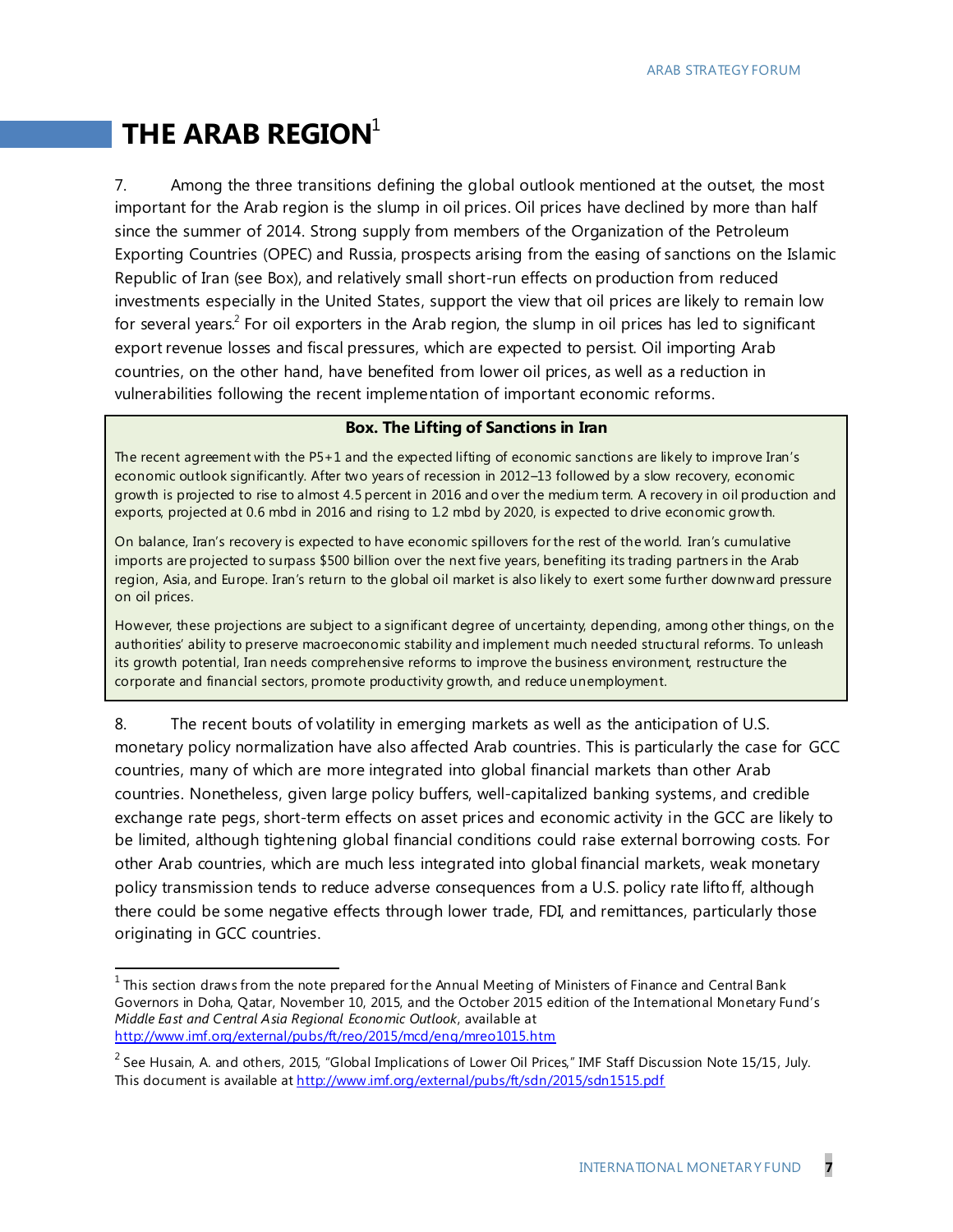9. Last, but not least, regional conflicts, particularly in Syria and Yemen, but also in Libya and Iraq, continue to shape the outlook for Arab countries and the broader MENAP region (Figure 2). $3$ Conflicts have brought horrendous human costs and tragic consequences to these countries and have caused refugee flows on a scale not seen since the early 1990s. The Syrian and Iraqi conflicts alone have displaced more than 12 million people, many of them fleeing to Jordan, Lebanon, Turkey, and now Europe. The number of



refugees is rising rapidly and is likely to reach 16 million people by end-2015.

10. Conflicts have also caused massive damage to production, infrastructure, and trade in the region. Syria's cumulative economic losses are estimated to have reached 45 to 60 percent of GDP by end-2014, and Yemen has experienced an estimated 25 to 30 percent decline in economic activity since October 2014. In Libya, the economy contracted by one-quarter last year and by another 6 percent this year. Iraq's economy is stagnating after contracting by 2 percent in 2014. The economies of the neighboring countries, Lebanon and Jordan, have also been severely affected by spillovers from conflicts.

11. To address conflicts and spillovers from them, the international community needs to embark on a concerted effort to help refugees while intensifying its support to stabilize the affected countries, and also to provide additional financing to the countries in the region hosting large numbers of refugees.

### **A. Arab Oil Exporters**

12. Depressed oil prices and intensifying regional conflicts have weakened growth prospects in Arab oil exporters (Figure 3). GCC growth is projected to decelerate to 2.7 percent in 2016, from 3.2 percent this year, mainly because of the anticipated further slowdown in government spending and non-oil economic activity. In non-GCC MENAP oil exporters, economic growth next year will depend heavily on progress in addressing ongoing conflict in Iraq, Libya, and Yemen. If there is some easing of conflict, and sanctions in Iran are lifted as planned, growth could increase to 5 percent in 2016, after remaining flat this year.

13. GCC countries have been able to cushion the impact of the oil price shock on economic growth by using their ample buffers and available financing and avoiding sharp cuts in government

l

 $3$  The MENAP region includes Afghanistan, Iran, and Pakistan, in addition to the Arab countries.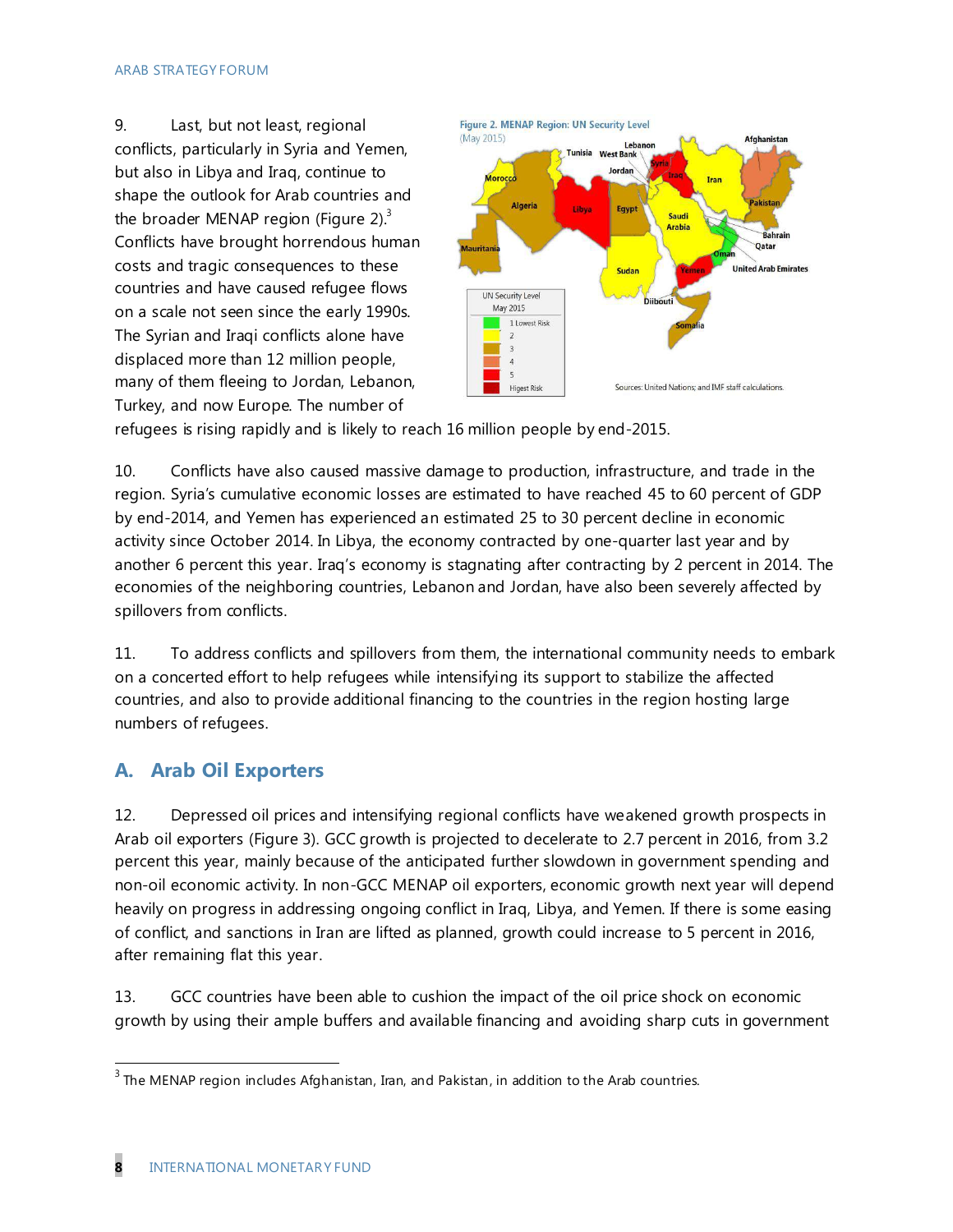spending. However, a rapid depletion of buffers has prompted several countries to start consolidating their fiscal positions. For example, the United Arab Emirates has taken important steps toward reforming fuel and utilities pricing by increasing water and electricity tariffs and adopting a monthly price adjustment mechanism to keep domestic gasoline and diesel prices in line with international levels.

14. In spite of these adjustments, GCC average fiscal balance has deteriorated by almost 25 percentage points of GDP since 2013, reaching some 13 percent of GDP this year (Figure 4). IMF staff projections for the October 2015 *Regional Economic Outlook*, which were based on



**Figure 3. Real GDP Growth in MENAP Oil Exporters**

Sources: National authorities; and IMF staff calculations.

assessments of fiscal plans at that time, suggested that sizable budget deficits will persist in many countries over the medium term, with financing needs estimated at about \$1 trillion over the next 5 years for all MENAP oil exporters combined. That said, most countries are in the process of finalizing fiscal adjustment plans for 2016 and formulating their medium term fiscal strategy in the coming weeks, and it is likely that the projected fiscal positions and financing needs could be revised significantly.

15. Given these rising fiscal pressures, the public sector is facing a looming employment crunch. Between 2014 and 2020, there will be 10 million new entrants into the labor force in MENAP oil exporters, of which more than 2 million will be in the GCC. Yet the reduced fis cal space will be insufficient to provide all new entrants with public sector jobs. This implies that unemployment among nationals, which is currently just short of 13 percent, will rise to 16 percent.

16. This outlook is surrounded by large uncertainties stemming primarily from the future path of

oil prices and progress in the resolution of regional conflicts. Regarding oil, as discussed in Section II, risks remain to the downside given the possibility of a larger slowdown in China and other emerging markets, while production prospects in North America and Iran remain highly uncertain. If conflicts prove more persistent than expected, growth in the affected countries will be lower, with adverse spillovers to the region and beyond.

17. Risks to financial sectors in Arab oil exporters have increased as lower oil prices are slowing deposit growth and, in some cases,



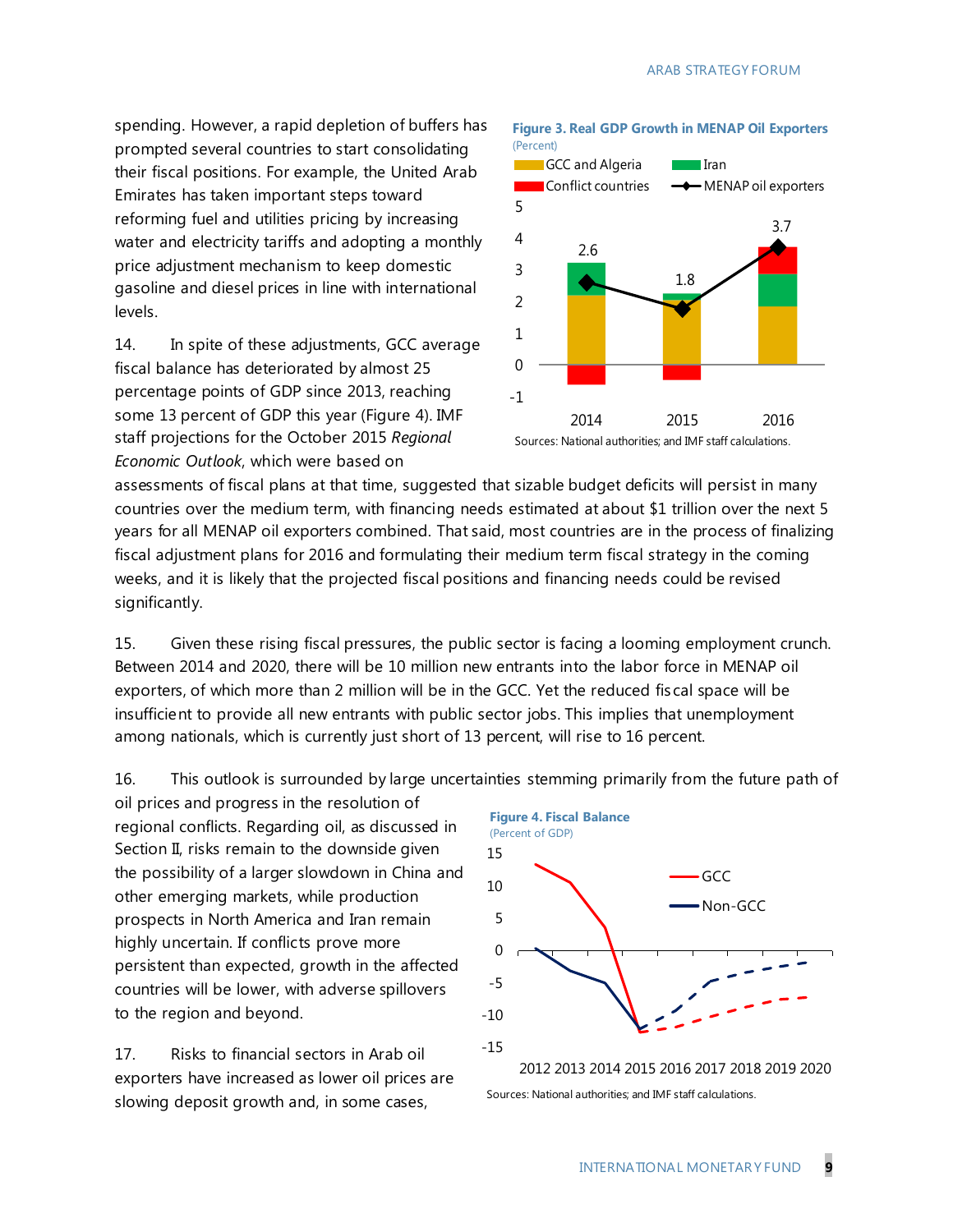credit growth. The banking systems are generally well positioned to withstand these pressures, although pockets of weakness exist, arising from countries' dependence on oil-related deposits, exposure to governments and state-owned enterprises, weak asset quality and thin capitalization, and high concentrations of loans to single borrowers and/or sectors.

18. The large and persistent oil price decline has increased the urgency for oil exporters to adjust their fiscal policies. Adjustment of spending and revenue policies would help countries to maintain fiscal sustainability, attain intergenerational equity, and gradually rebuild space for policy maneuvering. The speed of adjustment can depend on the availability of buffers and fiscal space, while the composition of fiscal consolidation can be designed in a way that minimizes the negative impact on growth. Adjustment plans in most countries are currently insufficient to address this daunting fiscal challenge.

19. The task of fiscal consolidation is further complicated by the simultaneous need to generate jobs. The key to resolving this challenge lies in accelerating economic diversification by creating incentives for private firms to expand activities that do not depend on government spending or oil. This should be accompanied by further improvements in the business environment—enhancing incentives for nationals to work in the private sector and improving the quality of education to make workers' skills more relevant to the private sector—which is crucial for supporting private sector-led job creation.

### **B. Arab Oil Importers**

20. After four years of lackluster economic growth, recovery is finally starting to gain momentum in Arab oil importers (Figure 5). Regional GDP growth is expected to reach 4 percent in 2015–16, reflecting increased import demand from Europe, lower oil prices, and recent reforms, which have reduced fiscal vulnerabilities and improve confidence.

21. However, the pickup in the region's growth is not broad-based. It largely reflects an improved outlook for Egypt and Morocco. In particular,

Egypt's investment conference and plans for wide-



Sources: National authorities; and IMF staff calculations.

ranging structural reforms have boosted confidence, doubling growth to a projected 4.3 percent in 2016. Similarly, steadfast policy implementation has helped stabilize the economy in Morocco, where growth is projected at some 3.7 percent in 2016. On the other side of the spectrum are Lebanon, Tunisia, and Jordan, where the impact of regional conflicts continues to hold back the recovery. In particular, deteriorating security conditions in Tunisia have taken a toll on tourism, weakening economic activity. In Jordan, gains from lower oil prices and further reforms are partially offset by spillovers from Syria and Iraq via substantial fiscal costs, disrupted trade, and blows to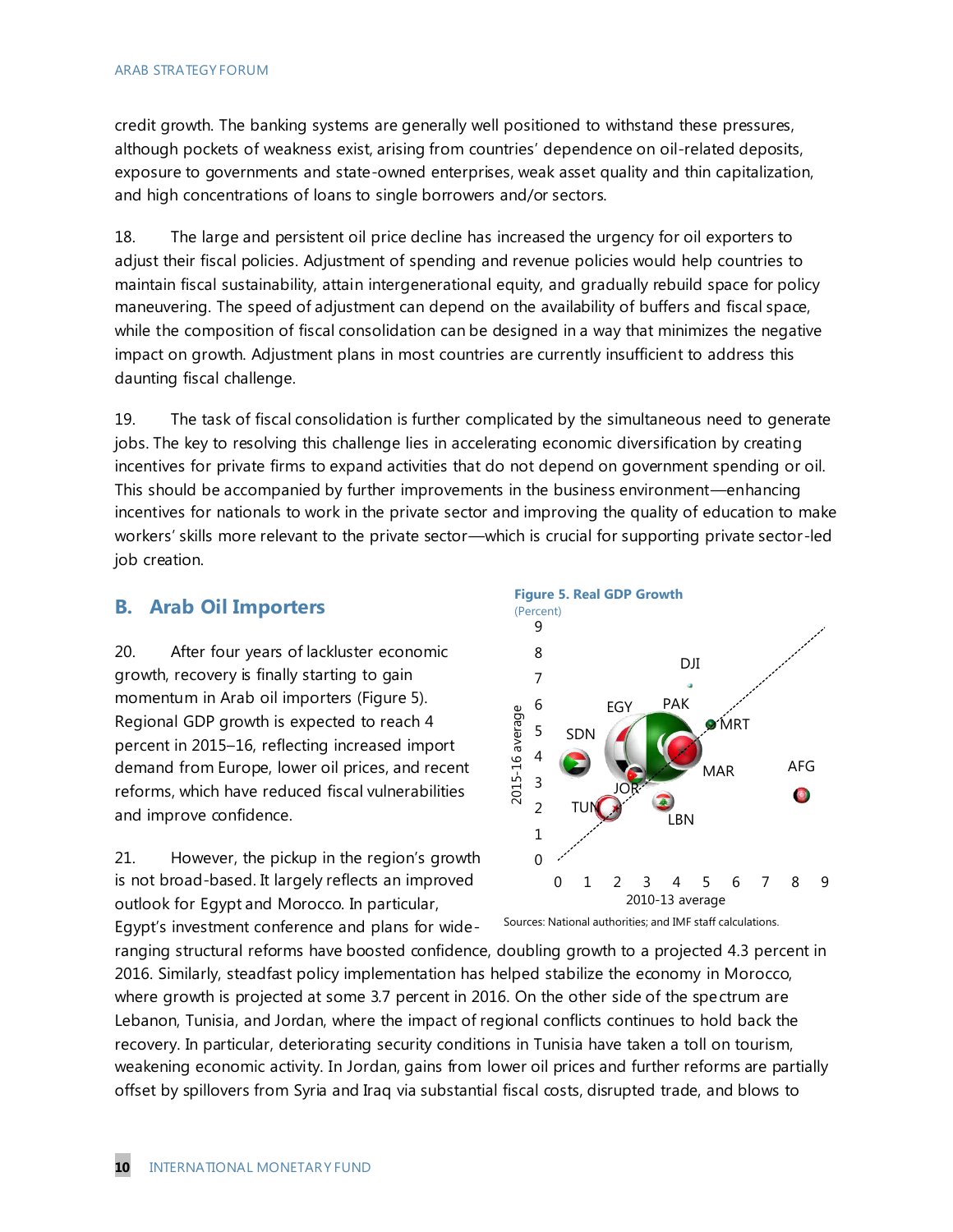confidence. Economic activity in Lebanon is weighed down by the political impasse and, as in Jordan, by spillovers from the conflict in Syria.

22. Many Arab oil importers have made progress in reining in government deficits. They are set to decline to about 7 percent of GDP in 2016 after peaking at more than 10 percent in 2013. These developments reflect, for the most part, significant reforms of generalized energy subsidies—which tend to benefit the rich while crowding out growth-enhancing spending. Lower oil prices have also helped reduce budgetary spending pressures, especially for those countries that are yet to complete on-budget subsidy reforms.

23. The resulting savings are being partly channeled toward increased spending on targeted social assistance, infrastructure, health, and education (Figure 6). This helps mitigate the negative impact of fiscal consolidation on economic growth while easing production bottlenecks and boosting medium-term growth prospects. IMF staff estimates that channeling about half the \$24 billion in expected savings from lower oil prices during 2015–16 into (public and private) investment is likely to add at least \$2 billion per year to MENAP oil importers' GDP over the next decade—as increased investment helps improve infrastructure, boosting



domestic demand in the short run while raising economic potential over the medium term. Smaller fiscal deficits have also reduced government borrowing needs, freeing up funds for banks to lend to the private sector.

Capital<br>
Interiors and MF staff calculations.<br>
Interiors and MF staff calculations.<br>
Interiors and MF staff calculations.<br>
Interior and MF staff calculations.<br>
Interior and MF staff calculations.<br>
Interior and Star Star Ba 24. Significant vulnerabilities remain, however. First, persistent supply-side bottlenecks and recent currency appreciation tend to weaken competitiveness in Arab oil importers. Despite recent reform initiatives in some countries, electricity supply disruptions still hamper production, especially in Djibouti, Egypt, and Lebanon. Second, much of the region is heavily dependent on remittances from GCC countries, which could decline if GCC growth were to slow down significantly. Third, in some countries (particularly Egypt and Sudan) external buffers, although improving, remain low, continuing to weigh on confidence. Public debt, although stabilizing, remains high in some countries (ranging from 90 to 130 percent of GDP in Egypt, Jordan, and Lebanon). This tends to impose high debt service costs on the budget and deter investors. Lackluster tax revenues and spending rigidities, large interest payments, and losses of state-owned enterprises encumber further debt reduction. Yet it remains an important priority given the increased likelihood of rising external financing costs with U.S. monetary policy normalization.

25. Against this backdrop, downside risks dominate. They include setbacks to political transitions and implementation of reforms, increased financial market volatility, greater -than